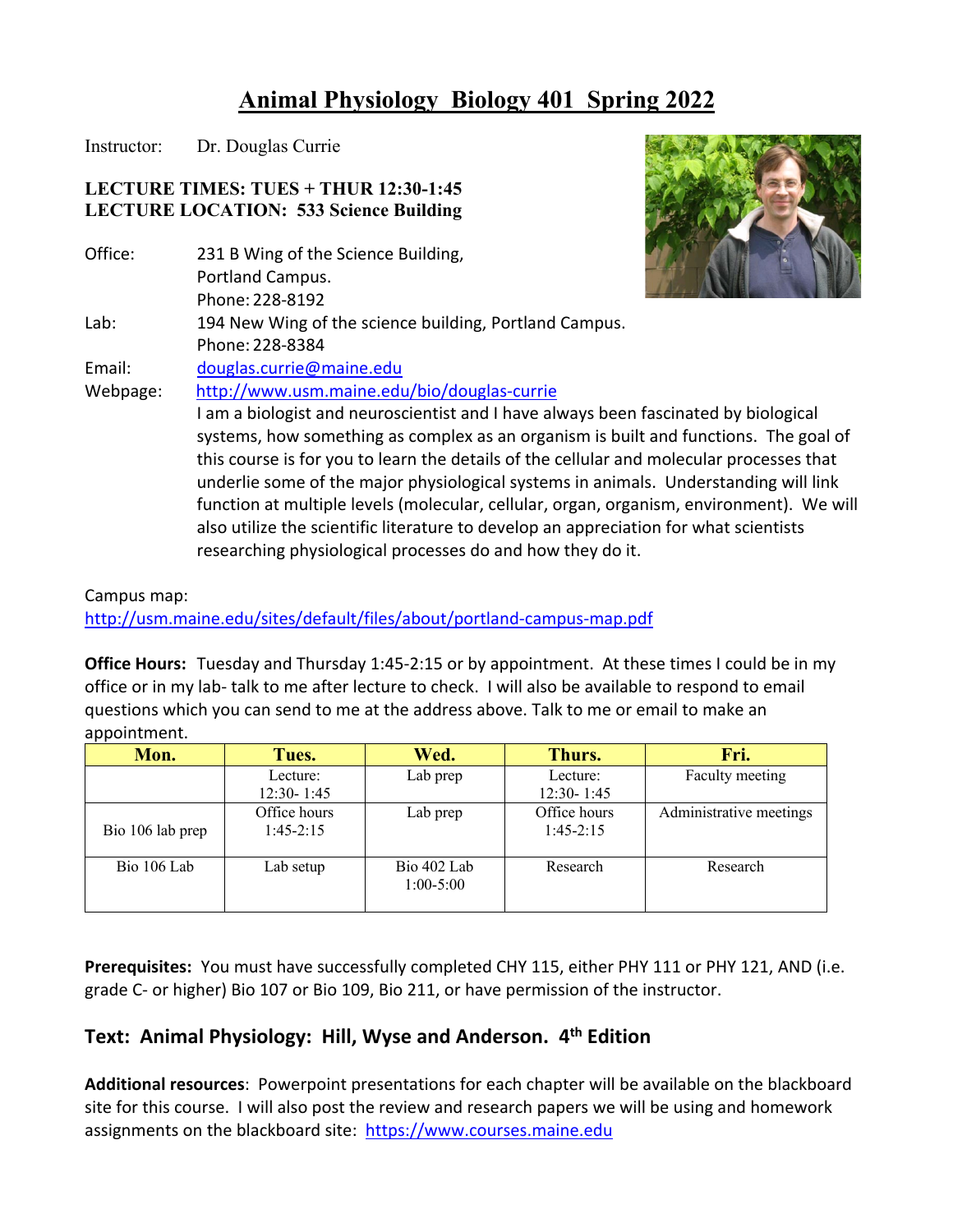**Additional reading material** – during classes and for homework I will discuss other material to enhance information on some areas not covered in enough detail in the textbook. This material will be available on the Blackboard website and will be included in the exams. Because the course will also require written assignments, I also recommend "A Short Guide to Writing about Biology", 5<sup>th</sup> Ed., by Jan Pechenik or "A Student Handbook for Writing in Biology", 3<sup>rd</sup> Ed., by Karin Knisely.

 **Attendance:** I expect students to attend all lectures. The material in the textbook is relatively complex and I will also cover material not in the textbook and so you will miss explanations and information if you do not attend class.

 **Reading**: I expect students to read the appropriate chapter in the textbook prior to each lecture. We therefore strongly encourage students to keep up with the material and review your notes, the textbook, the additional material I have assigned and the powerpoints for the lectures on a regular basis. I also strongly encourage students to form study groups to review material. Ask questions if you do not understand something- chances are that you are not the only one who would benefit from having it explained. The more you work with the material the easier it will be to understand and will cover a fair amount of material in this course and you will find it easier if you take the time to both prepare beforehand and review afterwards while the material is still fresh in your mind. I recall.

 **Become a better learner**: The university has established a new program "AGILE" (Academic Gains through Improved Learning Effectiveness) which I encourage you to make use of. It addresses some of the major ways that you can improve how you study and learn material in order to help you become more efficient and effective learners. You can visit the site at: https://usm.maine.edu/agile

 **Grading:** Your final grade will be determined by in class assignments, homework, a major research paper and a final exam. The major elements of the homework will be written summaries and critiques of scientific papers, you will also submit discussion questions for each paper we cover. Your research paper will be on a specific physiological trait which you will investigate yourself during the semester. The breakdown of the contribution of these to your grade will be:

| Essay reports on papers:                         | 40% |
|--------------------------------------------------|-----|
| In class presentations and discussion questions: | 25% |
| Research paper:                                  | 25% |
| Final exam:                                      | 10% |

 Homework should be submitted in hard copy and digitally, in either Microsoft Word or PDF format. My laptop is a PC and so I cannot read Mac Pages format with it. Homework will not be accepted more than one week after the deadline for the assignment. For some homework assignments you will have the option to submit a powerpoint presentation or audio presentation in place of a written piece.

 The letter grades for the class will be awarded using the following scale: B= Above average 80-89% A= Excellent 90-100% C= Satisfactory 70-79%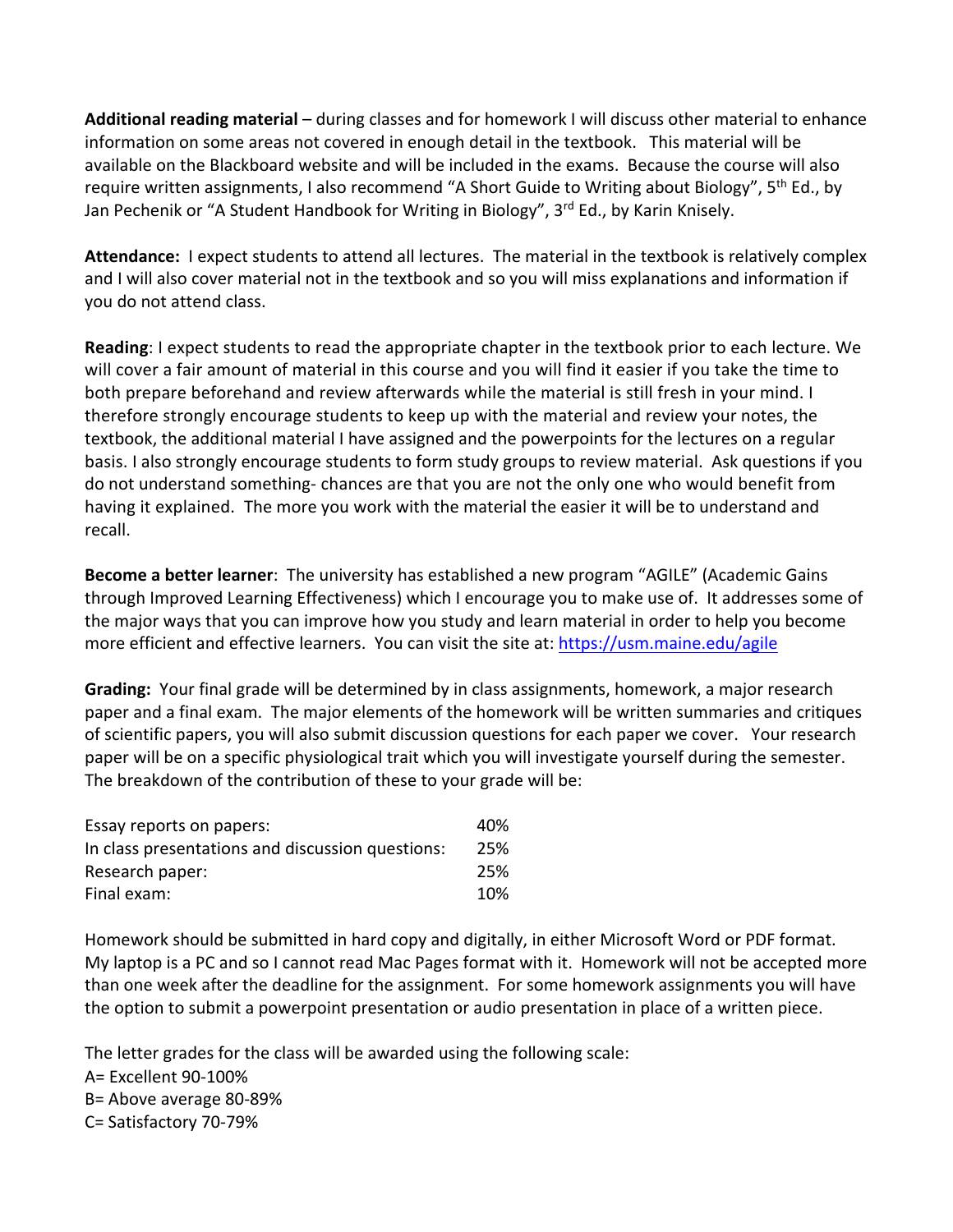D= Unsatisfactory 60-69% F= Failing, below 60%

 Plus and minus grades will also be given. Attendance, participation and effort will also be considered with borderline grades.

# **ACADEMIC INTEGRITY**

 Everyone associated with the University of Southern Maine is expected to adhere to the principles of academic integrity central to the academic function of the University. Any breach of academic integrity represents a serious offense. Each student has a responsibility to know the standards of conduct and expectations of academic integrity that apply to academic tasks. Violations of academic integrity include any actions that attempt to promote or enhance the academic standing of any student by dishonest means. Cheating on an examination, stealing the words or ideas of another (i.e., plagiarism), making statements known to be false or misleading, falsifying the results of one's research, improperly using library materials or computer files, or altering or forging academic records are examples of violations of this policy which are contrary to the academic purposes for which the University exists. Acts that violate academic integrity disrupt the educational process and are not acceptable.

 Evidence of a violation of the academic integrity policy will normally result in disciplinary action. A copy of the complete policy may be obtained from the office of Community Standards and Mediation, online at [usm.maine.edu/community-standards-mediation/academic-integrity](https://usm.maine.edu/community-standards-mediation/academic-integrity) or by calling and requesting a copy at (207) 780-5242.

 **Students with disabilities**: The University has a very good Disabilities Service Center located at 242 Luther Bonney Hall. Students with any form of disability are encouraged to contact that office which offers multiple forms of assistance and can arrange course accommodations. Students with disabilities must bring a letter from the Disabilities Service Center to me at the beginning of the semester so that they can be given appropriate accommodations.

DSC Office. Rm 242 Luther Bonney, Voice Phone 780-4706, email: *dsc@usm.maine.edu* web site: <http://usm.maine.edu/dsc>

 **Goals**: By the completion of the course students will have an understanding of the processes underlying the function of multiple physiological systems and the way in which these properties regulate system function. Students will develop an appreciation for the role of selective pressures in driving the evolution of specialized physiological characteristics and for the interconnected nature of physiological processes. You will also have a better sense of how scientists conduct their research to make discoveries and how discoveries in different organisms can benefit the medical field.

 **COVID**: With the upsurge in of the omicron variant there are a number of requirements for all participants in the class.

- 1. Approved face coverings over mouth, nose, and chin are required inside all university buildings regardless of vaccination status, as per University requirements.
- 2. Facemasks must be worn so that they cover **BOTH** nose and mouth.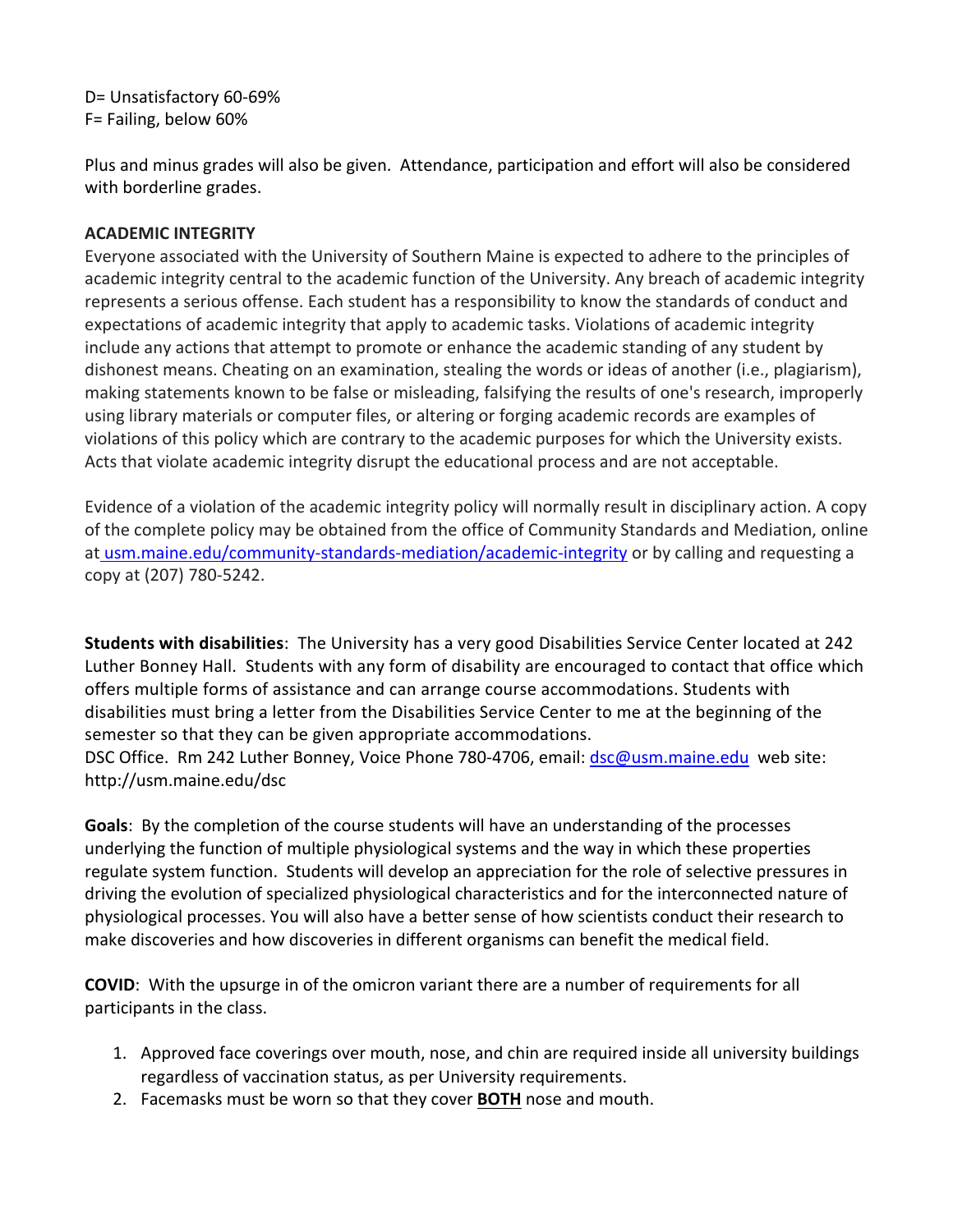- 3. Students and instructors will **NOT** come to class if they feel unwell. If you feel unwell it is your responsibility to contact Dr. Currie [\(douglas.currie@maine.edu](mailto:douglas.currie@maine.edu)) to let me know and we will work to arrange for you to cover the missed content and keep up with the assignments.
- 4. The university requires those who are not vaccinated to be tested weekly for COVID and individuals must quarantine per university and CDC guidelines if they are identified as a close contact of someone who has or has tested positive for COVID.

#### **Course Evaluations:**

 At the end of each semester every student has the opportunity to provide constructive feedback on the course. It is important to me that you take the time to let me know your thoughts about the course. I use your feedback to make improvements in the course materials, assignments, and outcomes.

#### **Tutoring and writing assistance:**

 Tutoring at USM is for *all* students, not just those who are struggling. Tutoring provides active feedback and practice, and is available for writing, math, and many more subjects. Walk-in tutoring is available at the Glickman Library in Portland, the Gorham Library, and the LAC Writing Center. For best service, we recommend making an appointment

at <https://usm.maine.edu/learningcommons/schedule-tutoring-appointment>. Questions about tutoring should be directed to Naamah Jarnot at 207-780-4554

 **University Health and Counseling Services** is a student resource that promotes the health and wellbeing of the USM community. More information can be found at <www.usm.maine.edu/uhcs>. At any point in the semester, if you encounter difficulty with the course or feel that you could be performing at a higher level, don't hesitate to consult with me right away. For counseling, the best way to schedule an appointment is by phone at 780-5411.

# **Nondiscrimination policy:**

 The University of Southern Maine is an EEO/AA employer, and does not discriminate on the grounds of race, color, religion, sex, sexual orientation, transgender status, gender expression, national origin, citizenship status, age, disability, genetic information or veteran's status in employment, education, and all other programs and activities. The following person has been designated to handle inquiries regarding non-discrimination policies: Amie Parker, Interim Director of Equal Opportunity, The Farmhouse, University of Maine Augusta, Augusta, ME 04333, 207.581.1226, TTY 711 (Maine Relay System).

# **TITLE IX STATEMENT**

 The University of Southern Maine is committed to making our campuses safer places for students. Because of this commitment, and our federal obligations, faculty and other employees are considered mandated reporters when it comes to experiences of interpersonal violence (sexual assault, sexual harassment, dating or domestic violence, and stalking). Disclosures of interpersonal violence must be passed along to the University's Deputy Title IX Coordinator who can help provide support and academic remedies for students who have been impacted. More information can be found online at **<http://usm.maine.edu/campus-safety-project>**or by contacting Sarah E. Holmes at **[sarah.e.holmes1@maine.edu](mailto:sarah.e.holmes1@maine.edu)** or 207-780-5767.